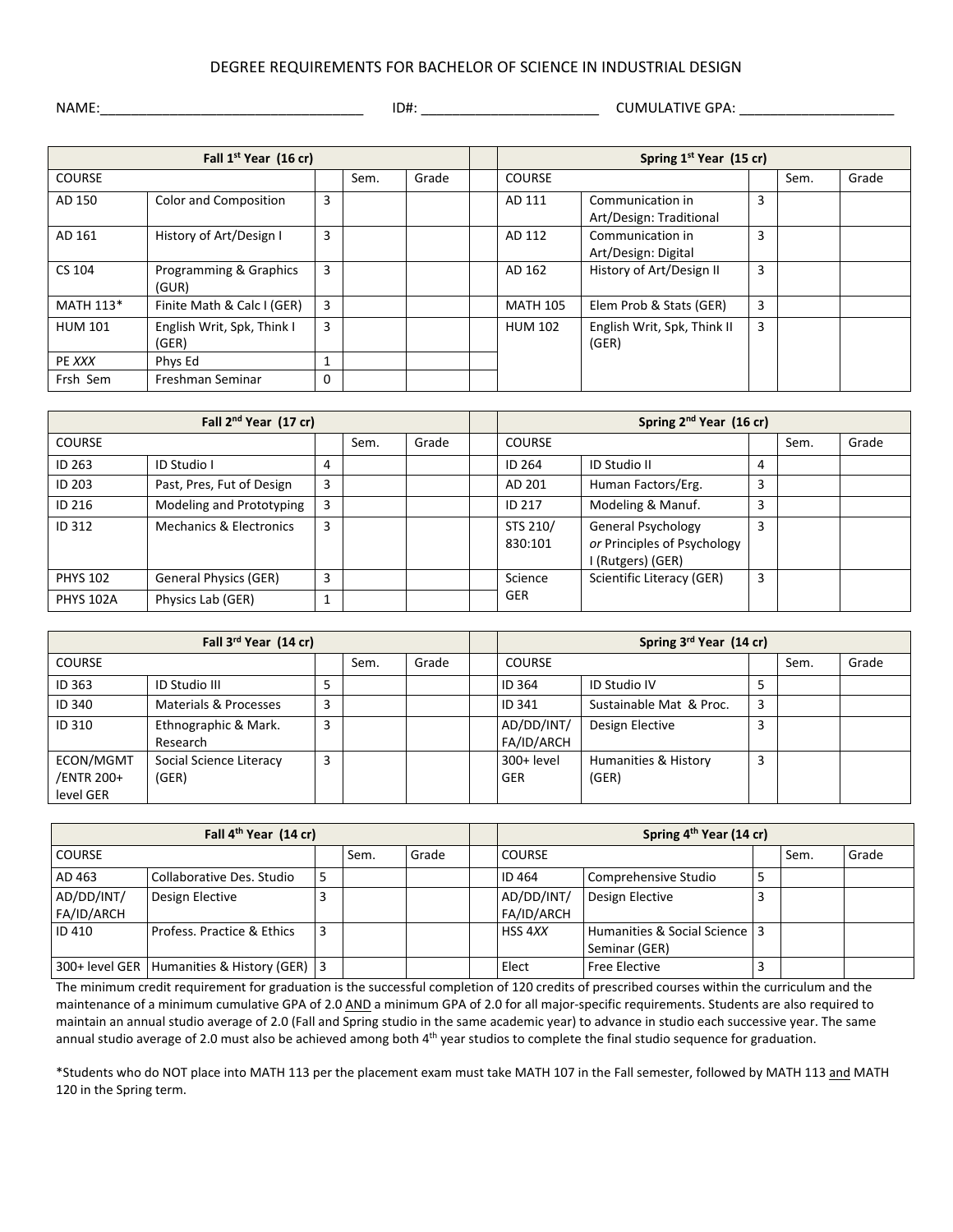## **Course Pre-requisite Chart**

The following chart includes a list of all required courses, pre-requisites (where applicable) and minimum passing grades for both pre-requisites and the course itself. The courses are listed alphabetically by course number. Where more than one course is listed under "Pre-requisites" all listed courses must be completed with the minimum passing grade (unless noted with "or" option).

Please refer to this chart when making scheduling and course withdrawal decisions, as **failure to complete a course pre-requisite or meet the minimum passing grade requirement will hinder your academic progress**.

| <b>MAJOR REQUIRED COURSES</b>                                                                                               |                                             | Cr.          | Pre-requisite(s)                                                                                                    | Min. Pass Grade<br>(Pre-requisite)           | Min. Pass Grade<br>(Course)         |  |  |
|-----------------------------------------------------------------------------------------------------------------------------|---------------------------------------------|--------------|---------------------------------------------------------------------------------------------------------------------|----------------------------------------------|-------------------------------------|--|--|
| AD 111                                                                                                                      | Communication in Art/Design:<br>Traditional | 3            | None                                                                                                                | $\overline{\phantom{a}}$                     | $\mathsf C$                         |  |  |
| AD 112                                                                                                                      | Communication in Art/Design:<br>Digital     | 3            | None                                                                                                                | $\qquad \qquad -$                            | D                                   |  |  |
| AD 150                                                                                                                      | Color and Composition                       | 3            | None                                                                                                                | $\sim$ $-$                                   | D                                   |  |  |
| AD 161                                                                                                                      | History of Art/Design I                     | 3            | None                                                                                                                | $\overline{\phantom{a}}$                     | D                                   |  |  |
| AD 162                                                                                                                      | History of Art/Design II                    | 3            | AD161                                                                                                               | D                                            | $\mathsf{C}$                        |  |  |
| AD 201                                                                                                                      | Human Factors/Ergonomics                    | 3            | None                                                                                                                | $\sim$                                       | D                                   |  |  |
| AD 463                                                                                                                      | Collaborative Des. Studio                   | 5            | ID 364, PHYS 102                                                                                                    | D, C                                         | D                                   |  |  |
| ID 203                                                                                                                      | Past, Present, & Future of Design           | 3            | Sophomore standing                                                                                                  | $\overline{a}$                               | D                                   |  |  |
| ID 216                                                                                                                      | Modeling and Prototyping                    | 3            | None                                                                                                                | $\overline{\phantom{a}}$                     | D                                   |  |  |
| ID 217                                                                                                                      | Modeling & Manufacturing                    | 3            | ID 216                                                                                                              | D                                            | D                                   |  |  |
| ID 263                                                                                                                      | Industrial Design Studio I                  | 4            | AD 111, AD 112                                                                                                      | C, D                                         | D                                   |  |  |
| ID 264                                                                                                                      | Industrial Design Studio II                 | 4            | AD 150, ID 263                                                                                                      | D                                            | 2.0 studio GPA btw<br>ID263 & ID264 |  |  |
| ID 310                                                                                                                      | Ethnographic & Market Research              | 3            | Junior standing                                                                                                     | $\overline{\phantom{a}}$                     | D                                   |  |  |
| ID 312                                                                                                                      | <b>Mechanics and Electronics</b>            | 3            | ID 264                                                                                                              | D                                            | D                                   |  |  |
| ID 340                                                                                                                      | <b>Materials &amp; Processes</b>            | 3            | ID 264                                                                                                              | D                                            | D                                   |  |  |
| ID 341                                                                                                                      | Sustainable Materials & Processes           | 3            | ID 340                                                                                                              | D                                            | D                                   |  |  |
| ID 363**                                                                                                                    | Industrial Design Studio III                | 4            | ID 216, ID 217, ID 264, all 1st<br>year course requirements**                                                       | D, D,<br>2.0 studio GPA btw<br>ID263 & ID264 | D                                   |  |  |
| ID 364**                                                                                                                    | Industrial Design Studio IV                 | 5            | AD 201, ID 216, ID 363, all 1st<br>year course requirements**                                                       | D, D, D                                      | 2.0 studio GPA btw<br>ID363 & ID364 |  |  |
| ID 410                                                                                                                      | Professional Practice & Ethics              | 3            | Senior standing                                                                                                     |                                              | $\mathsf{C}$                        |  |  |
| ID 464                                                                                                                      | Industrial Design Studio V                  | 5            | ID 364, PHYS 102                                                                                                    | 2.0 studio GPA btw<br>ID363 & ID364, C       | 2.0 studio GPA btw<br>AD463 & ID464 |  |  |
| PE XXX                                                                                                                      | Phys Ed                                     | $\mathbf{1}$ | None                                                                                                                |                                              | S                                   |  |  |
| Design Elec                                                                                                                 | AD/DD/INT/FA/ID/ARCH                        | 3            | (see NJIT catalog)                                                                                                  | (varies by course)                           | $\mathsf{C}$                        |  |  |
| Design Elec                                                                                                                 | AD/DD/INT/FA/ID/ARCH                        | 3            | (see NJIT catalog)                                                                                                  | (varies by course)                           | C                                   |  |  |
| Design Elec                                                                                                                 | AD/DD/INT/FA/ID/ARCH                        | 3            | (see NJIT catalog)                                                                                                  | (varies by course)                           | D                                   |  |  |
| Elect                                                                                                                       | <b>Free Elective</b>                        | 3            | (see NJIT catalog)                                                                                                  | (varies by course)                           | D                                   |  |  |
| <b>ALL 1st Year AD and GER courses must</b><br><b>**NOTE</b><br>be completed PRIOR to 3rd Year<br><b>Studio advancement</b> |                                             |              | ** AD 111, AD 112, AD 150, AD 161, AD 162, CS 104, HUM 101,<br>HUM 102, MATH 113, MATH 105 [or MATH 107 & MATH 120] |                                              |                                     |  |  |